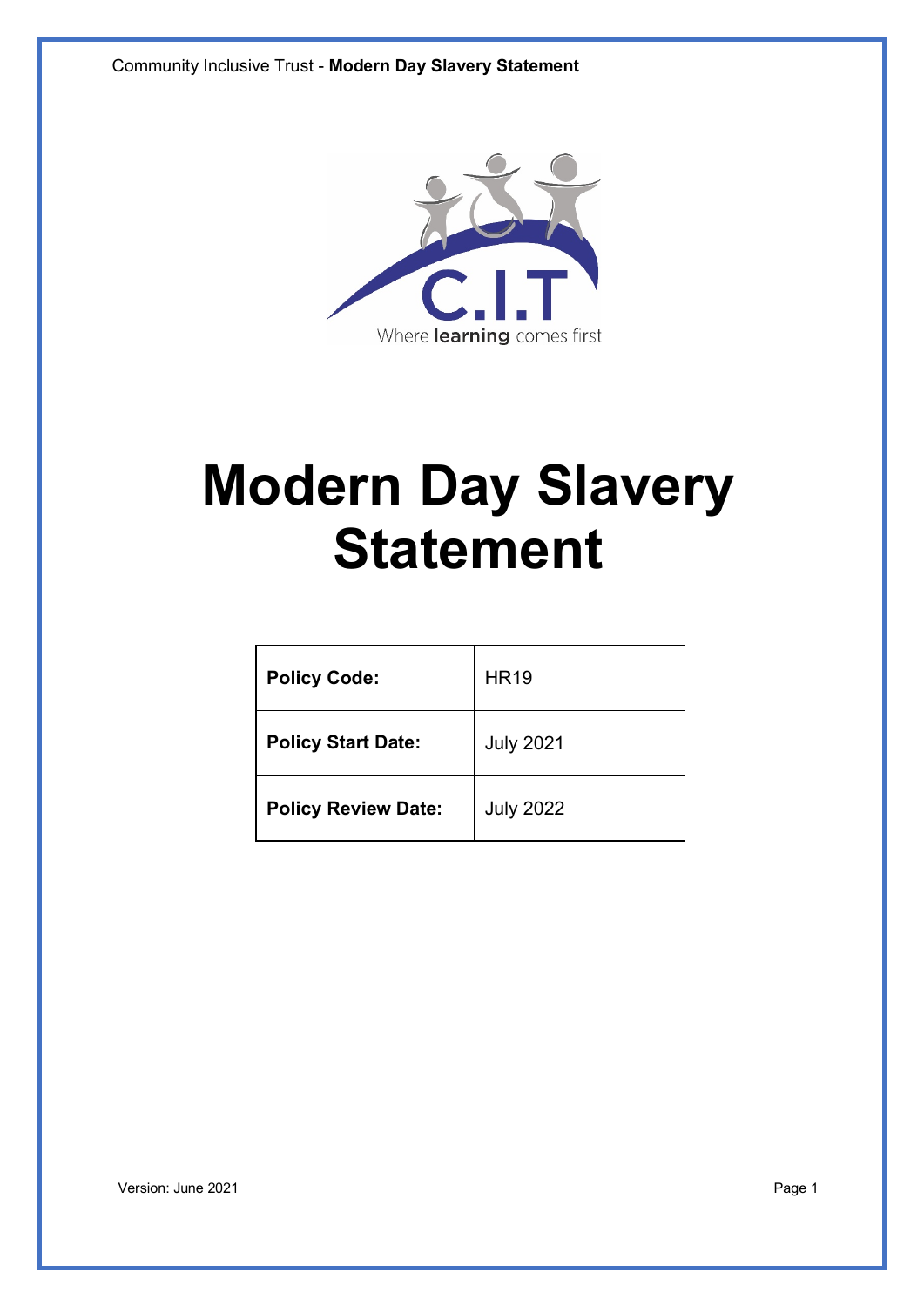# **Table of Contents**

| <b>Section</b>                   | Page |
|----------------------------------|------|
| Introduction                     | 3    |
| 2. Organisation                  | 3    |
| 3.<br>Scope                      | 3    |
| Our Supply Chains<br>4.          |      |
| 5. Responsibility for the policy | 4    |
| 6. Compliance with this policy   | 4/5  |
| 7. Training and policies         | 5/6  |
| 8. Further Steps                 | 6    |
| 9. Breaches of this policy       | 6    |
| 10. Governance                   | 6    |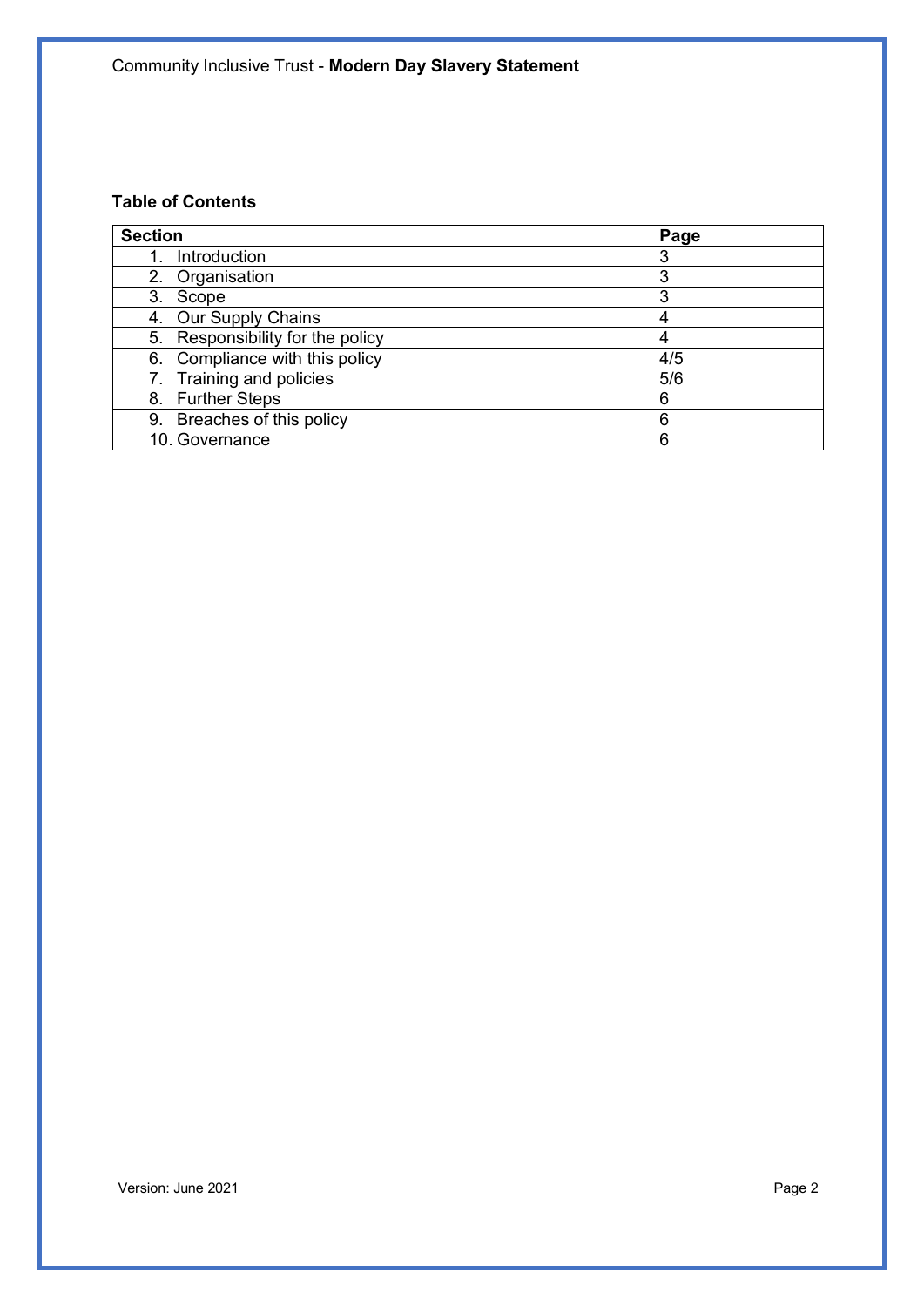#### **1. Introduction**

- 1.1. Modern slavery is a crime and a violation of fundamental human rights. It takes various forms, such as slavery, servitude, forced and compulsory labour and human trafficking, all of which have in common the deprivation of a person's liberty by another in order to exploit them for personal or commercial gain.
- 1.2. The Trust has a zero-tolerance approach to modern slavery and we are committed to acting ethically and with integrity in all our business dealings and relationships and to implementing and enforcing effective systems and controls to ensure modern slavery is not taking place anywhere in our own business or in any of our supply chains.
- 1.3. This statement has been published in accordance with the Modern Slavery Act 2015. It sets out the steps taken by The Community Inclusive Trust (the Trust) and its to prevent modern slavery and human trafficking in its education arms, business units and supply chains.
- 1.4. The Trust and associated schools are all committed to ensuring there is transparency throughout our Trust and in our approach to tackling modern slavery throughout our supply chains, consistent with our disclosure obligations under the Modern Slavery Act 2015. We expect the same high standards from all of our contractors, suppliers and other business partners. As part of our contracting processes, we include specific prohibitions against the use of forced, compulsory or trafficked labour, or anyone held in slavery or servitude, whether adults or children, and we expect that our suppliers will hold their own suppliers to the same high standards.

#### **2. Organisation**

2.1. The Community Inclusive Trust provides EYFS, primary, secondary and special education to a community of children and young people, as well as vocational, apprenticeship and teacher training opportunities to the post-16 sector. The Trust is the over-arching body responsible, at the end of the 2020/21 academic year, for 14 schools. The Trust, which also operates a Teaching School (LEARN), employs more than 700 members of staff and has an annual turnover of more than £20 million.

#### **3. Scope**

3.1. This policy applies to all persons working for the Trust or on its behalf in any capacity, including employees at all levels, directors, officers, agency workers, seconded workers, volunteers, interns, agents, contractors, external consultants, third-party representatives and business partners. This statement does not currently form part of any employee's contract of employment but the Trust reserves the right to amend it at any time.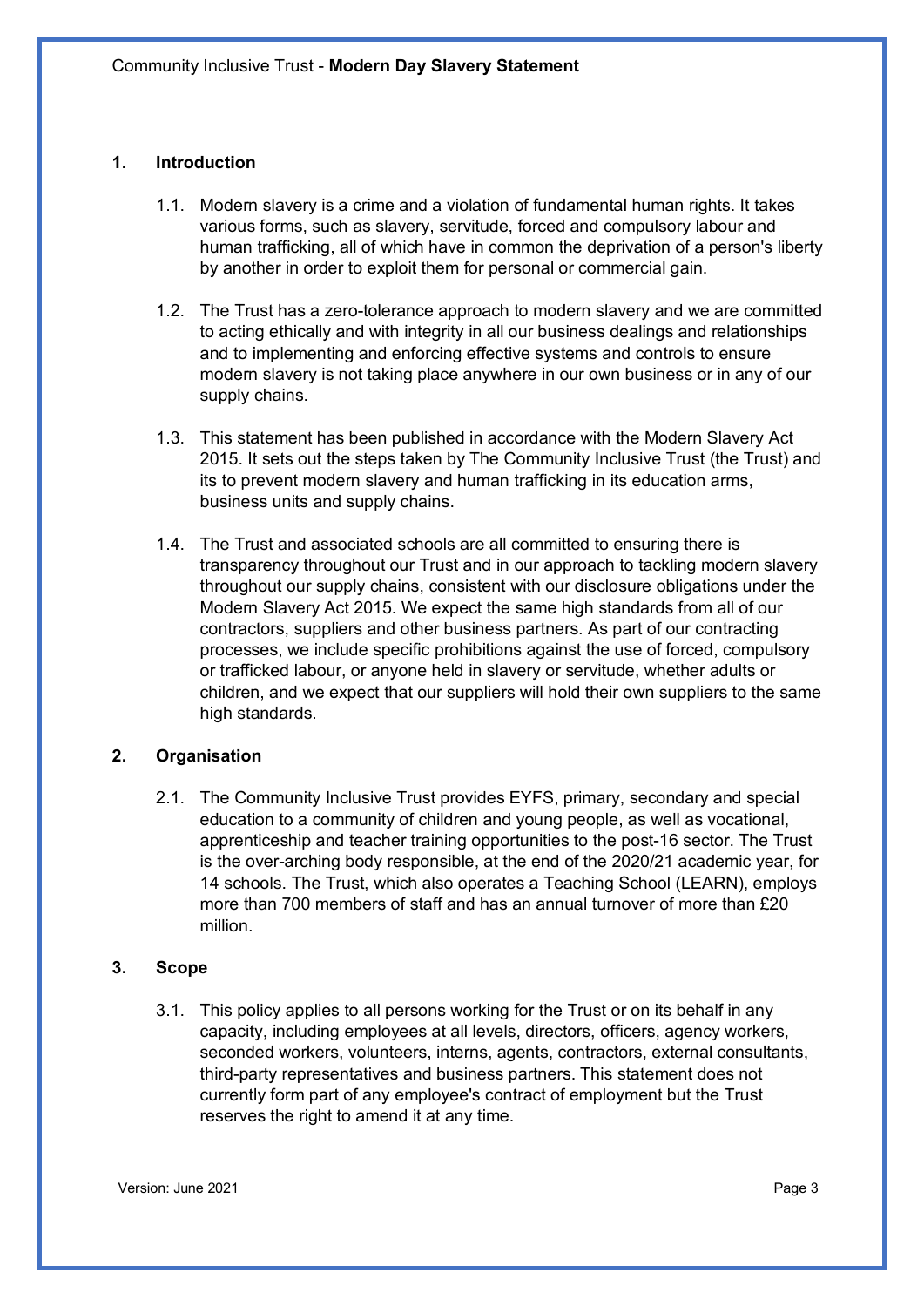## **4. Our supply chains**

- 4.1. The Trust seeks excellence in every area of the organisation and strives to ensure the highest standards of professionalism, integrity and ethical business practice. We are committed to conducting our business in a lawful manner and this includes engaging with our suppliers to ensure that they share our high standards.
- 4.2. We buy a wide range of external goods and services, including construction services and supplies, furniture and stationery, electronics (computers, audio visual etc.), food and catering supplies, travel services, laboratory supplies (equipment, chemicals etc.), books, cleaning services, printing and waste and recycling services and do so in accordance with public procurement law. A large proportion is bought through frameworks established by collaborative consortia.
- 4.3. We expect our suppliers to fulfil their obligations to comply with the provisions of the Modern Slavery Act. Modern Slavery and Human Trafficking are included within our new supplier risk assessment and due diligence procedures. We will continue to build upon our existing systems to identify, assess and monitor potential risk in our supply chains. The Trust reserves the right to exclude any bidder, contractor or service- provider who has been convicted of an offence under the Modern Slavery Act 2015.

#### **5. Responsibility for the policy**

- 5.1. The Trust Board has overall responsibility for ensuring this policy is in place and the Executive Leadership Team have day to day responsibility to ensure compliance with our legal and ethical obligation
- 5.2. The Director of Governance and Operations has primary and day-to-day responsibility for implementing this policy, monitoring its use and effectiveness, dealing with any queries about it, and auditing internal control systems and procedures to ensure they are effective in countering modern slavery.
- 5.3. Head Teachers, Department Heads and any staff member that has a direct report has a responsibility for ensuring those reporting to them understand and comply with this policy and are given adequate and regular training on it and the issue of modern slavery in supply chains.

#### **6. Compliance with this policy**

- 6.1. You must ensure that you read, understand and comply with this policy.
- 6.2. The prevention, detection and reporting of modern slavery in any part of our Trust or supply chains is the responsibility of all those working with and for us. You are required to avoid any activity that might lead to, or suggest, a breach of this policy.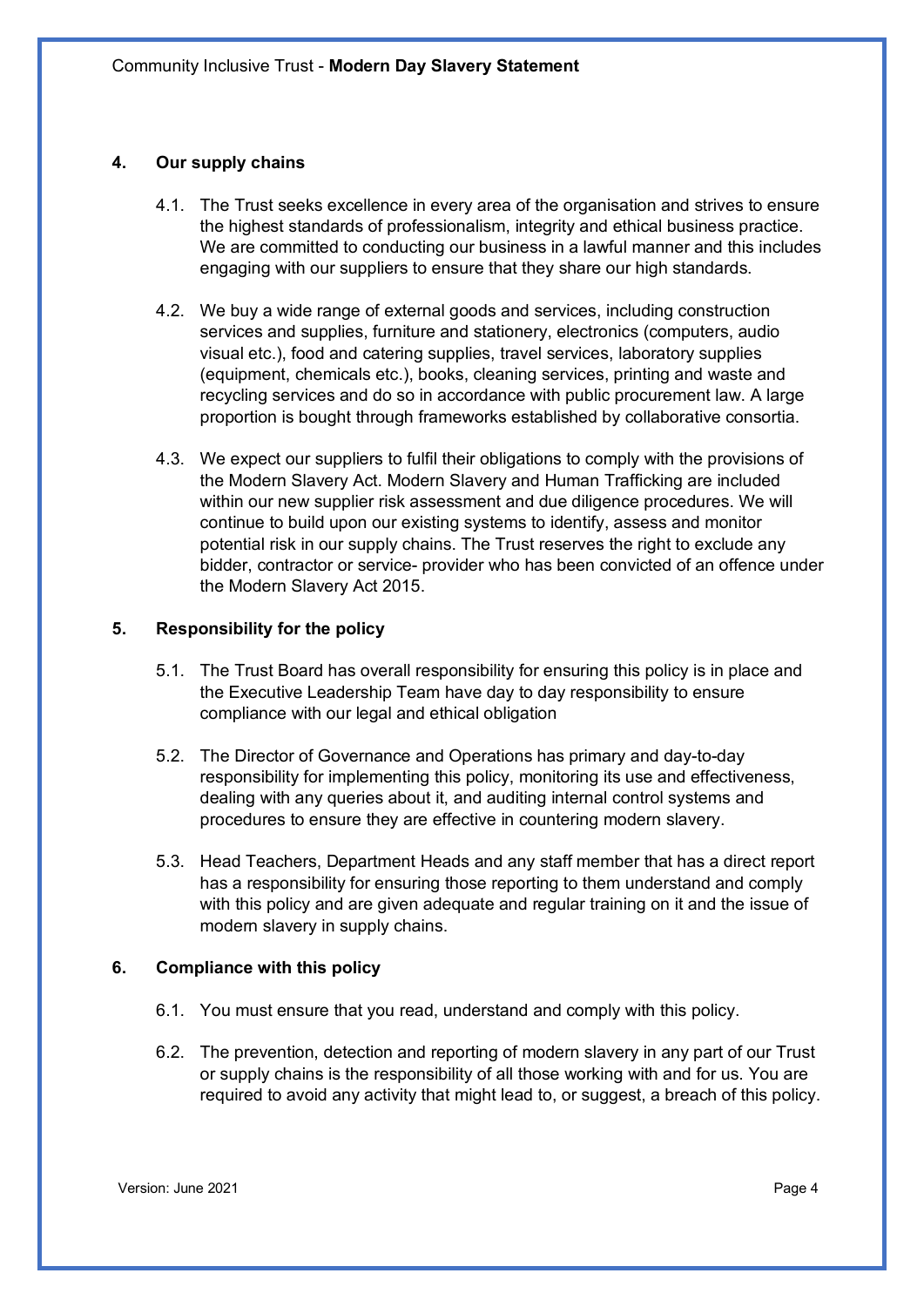- 6.3. You must notify your Head Teacher, Line Manager or the Director of Governance and Operations as soon as possible if you believe or suspect that a conflict with this policy has occurred, or may occur in the future.
- 6.4. You are encouraged to raise concerns about any issue or suspicion of modern slavery in any parts of our Trust or supply chains of any supplier tier at the earliest possible stage.
- 6.5. If you believe or suspect a breach of this policy has occurred or that it may occur you must notify your manager or the Director of Governance and Operations or you may report it in accordance with our Whistleblowing Policy as soon as possible.
- 6.6. If you are unsure about whether a particular act, the treatment of workers more generally, or their working conditions within any tier of our supply chains constitutes any of the various forms of modern slavery, raise it with your Head Teacher, Line Manager or the Director of Governance and Operations.
- 6.7. We aim to encourage openness and will support anyone who raises genuine concerns in good faith under this policy, even if they turn out to be mistaken. The Trust is committed to ensuring no one suffers any detrimental treatment as a result of reporting in good faith their suspicion that modern slavery of whatever form is or may be taking place in any part of our own Trust or in any of our supply chains. Detrimental treatment includes dismissal, disciplinary action, threats or other unfavourable treatment connected with raising a concern. If you believe that you have suffered any such treatment, you should inform the HR Director immediately. If the matter is not remedied, and you are an employee, you should raise it formally using the Grievance Procedure which can be found on the Trust Intranet or from the HR department.

#### **7. Training and policies**

- 7.1. The Trust reminds all employees and volunteers on an annual basis of the values included within its Code of Conduct and receives acknowledgement of the Code from its freelancers, consultants and suppliers. Our HR team and associated support staff are trained to ensure, through our rigorous recruitment checks, that we do not employ people who are under-age or who do not have the right to work in the UK. Our contracts adhere to the European Working Time Directive.
- 7.2. The Trust operates a Whistleblowing Policy, aimed principally at our employees but also available to our suppliers, which encourages the reporting of any wrongdoing which extends to human rights violations like Modern Slavery. All reports will be fully investigated and appropriate remedial action taken. The Trust's Anti-Fraud and Anti-Corruption Policy reinforces the principles of ethical working practices.